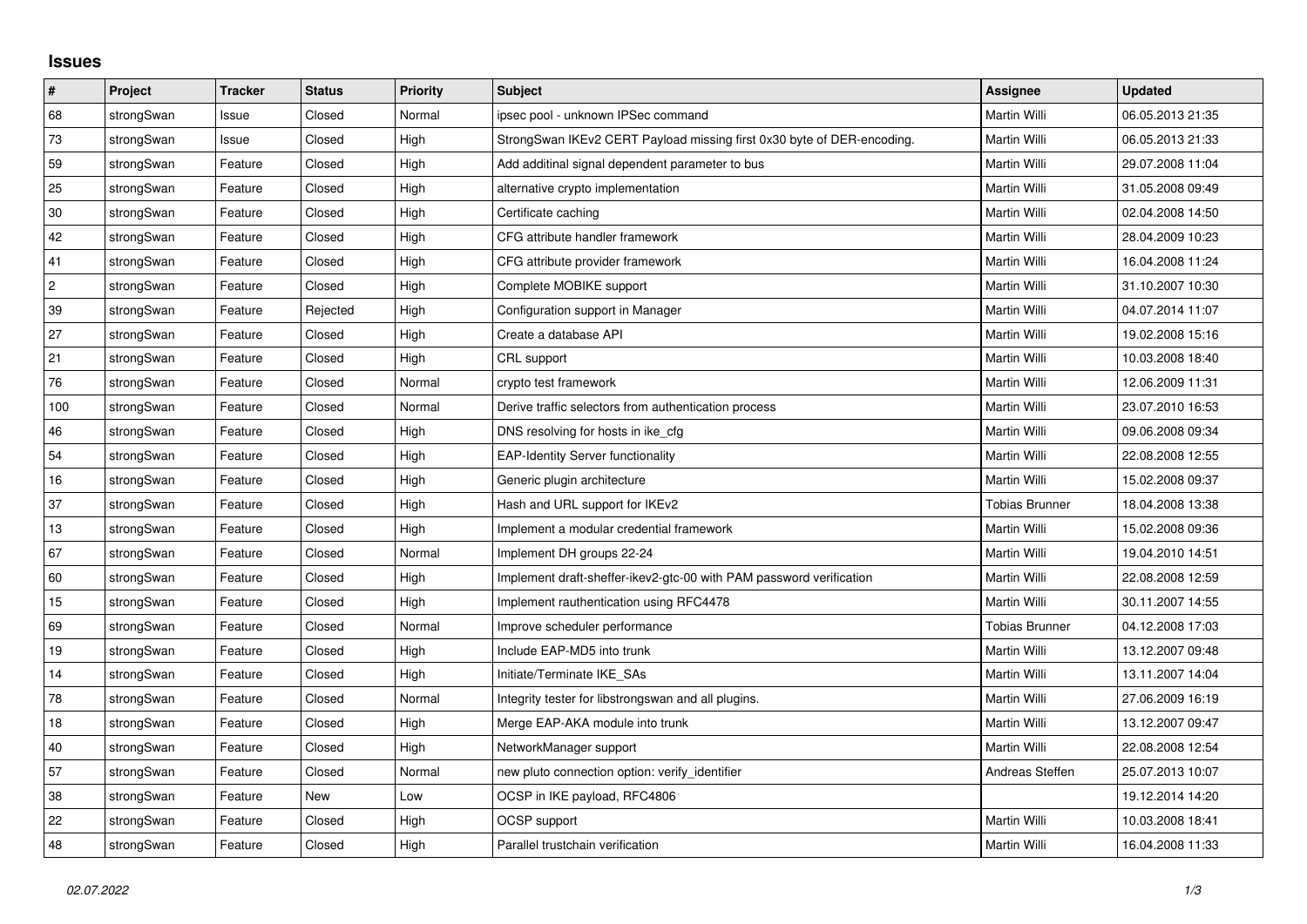| $\vert$ #      | Project    | <b>Tracker</b> | <b>Status</b> | Priority  | <b>Subject</b>                                                              | <b>Assignee</b>       | <b>Updated</b>   |
|----------------|------------|----------------|---------------|-----------|-----------------------------------------------------------------------------|-----------------------|------------------|
| $\mathbf{1}$   | strongSwan | Feature        | Closed        | High      | Partial MOBIKE implementation                                               | Martin Willi          | 02.07.2007 16:14 |
| 23             | strongSwan | Feature        | Closed        | Low       | PKCS#11 based smartcard implementation                                      | <b>Martin Willi</b>   | 12.10.2010 13:42 |
| $17$           | strongSwan | Feature        | Closed        | High      | Pluggable crypto modules                                                    | Martin Willi          | 15.02.2008 09:36 |
| 20             | strongSwan | Feature        | Closed        | High      | Pluggable fetcher plugins                                                   | Martin Willi          | 18.02.2008 09:58 |
| 128            | strongSwan | Feature        | Closed        | Normal    | Plugin dependencies                                                         | Martin Willi          | 06.02.2012 10:51 |
| 3              | strongSwan | Feature        | Closed        | High      | refactoring of thread management                                            | Martin Willi          | 29.06.2007 14:49 |
| $\overline{7}$ | strongSwan | Feature        | Closed        | High      | Relational database configurations/credentials                              | Martin Willi          | 02.04.2008 16:30 |
| 129            | strongSwan | Feature        | Assigned      | Normal    | Relations between ike/child/peer_cfg                                        | Martin Willi          | 06.02.2012 10:50 |
| 47             | strongSwan | Feature        | Closed        | High      | <b>RNG API</b>                                                              | Martin Willi          | 16.04.2008 11:27 |
| 24             | strongSwan | Feature        | Closed        | High      | Update doxygen documentation                                                | Martin Willi          | 22.02.2008 16:07 |
| 6              | strongSwan | Feature        | Closed        | High      | XML based configuration interface: Control                                  | Martin Willi          | 13.11.2007 14:04 |
| 4              | strongSwan | Feature        | Closed        | High      | XML based configuration interface: Infrastructure                           | Martin Willi          | 02.07.2007 16:30 |
| $\sqrt{5}$     | strongSwan | Feature        | Closed        | High      | XML based configuration interface: Status query                             | Martin Willi          | 07.08.2007 08:49 |
| 63             | strongSwan | Bug            | Closed        | Low       | ' missing in testing/testing.conf                                           | Martin Willi          | 30.09.2008 14:49 |
| 28             | strongSwan | <b>Bug</b>     | Closed        | Low       | 'make install' fails if 'sysconfdir' does not exist.                        | Andreas Steffen       | 22.02.2008 15:54 |
| 29             | strongSwan | Bug            | Closed        | Low       | 'make install' fails if 'sysconfdir' does not exist.                        | Andreas Steffen       | 22.02.2008 15:53 |
| 10             | strongSwan | <b>Bug</b>     | Closed        | High      | distribution cannot be built because logout.cs template is missing in trunk | Martin Willi          | 18.09.2007 07:43 |
| 45             | strongSwan | <b>Bug</b>     | Closed        | High      | Failure to open SQLite database crashes charon                              | Martin Willi          | 07.04.2008 09:16 |
| 51             | strongSwan | Bug            | Closed        | Urgent    | fips_signer should not chek for \$(PREFIX)/libexec/ipsec/ at build time     | Andreas Steffen       | 19.08.2008 21:10 |
| 12             | strongSwan | Bug            | Closed        | Immediate | Fix build on uClibc                                                         | Martin Willi          | 31.10.2007 10:34 |
| 62             | strongSwan | <b>Bug</b>     | Closed        | Normal    | ikev2 missing rekeying support not recognised                               | Martin Willi          | 14.11.2008 15:17 |
| 33             | strongSwan | <b>Bug</b>     | Closed        | High      | ikev2/crl-revoked scenario broken                                           | Martin Willi          | 19.03.2008 19:02 |
| 34             | strongSwan | <b>Bug</b>     | Closed        | High      | ikev2/multi-level-ca-loop segfaults                                         | Martin Willi          | 31.03.2008 09:19 |
| 35             | strongSwan | <b>Bug</b>     | Closed        | High      | ikev2/ocsp-no-signer-cert scenario segfaults                                | Martin Willi          | 02.04.2008 09:45 |
| 31             | strongSwan | Bug            | Closed        | High      | ikev2/rw-eap-aka-rsa scenario fails                                         | Martin Willi          | 19.03.2008 15:25 |
| 32             | strongSwan | <b>Bug</b>     | Closed        | High      | ikev2/rw-no-idr scenario fails                                              | Martin Willi          | 19.03.2008 11:13 |
| 55             | strongSwan | Bug            | Closed        | High      | Implement SHA512/384/256 HMAC with proper truncation in kernel              | Martin Willi          | 03.12.2009 11:41 |
| $71\,$         | strongSwan | Bug            | Closed        | High      | Improved Acquire handling                                                   | Martin Willi          | 20.05.2009 11:54 |
| 70             | strongSwan | Bug            | Closed        | High      | IPv6                                                                        | Andreas Steffen       | 21.02.2009 11:09 |
| 65             | strongSwan | Bug            | Closed        | High      | Many UML tests fail                                                         | Andreas Steffen       | 07.10.2008 07:09 |
| 52             | strongSwan | Bug            | Closed        | High      | Migrate ESP sequence number in update_sa                                    | <b>Tobias Brunner</b> | 25.06.2008 08:40 |
| 43             | strongSwan | Bug            | Closed        | High      | missing certificate_identity in SQL database causes segfault                | Martin Willi          | 07.04.2008 10:08 |
| $\bf 8$        | strongSwan | Bug            | Closed        | Urgent    | MOBIKE selects disappearing IPv6 address                                    | Martin Willi          | 05.07.2007 09:03 |